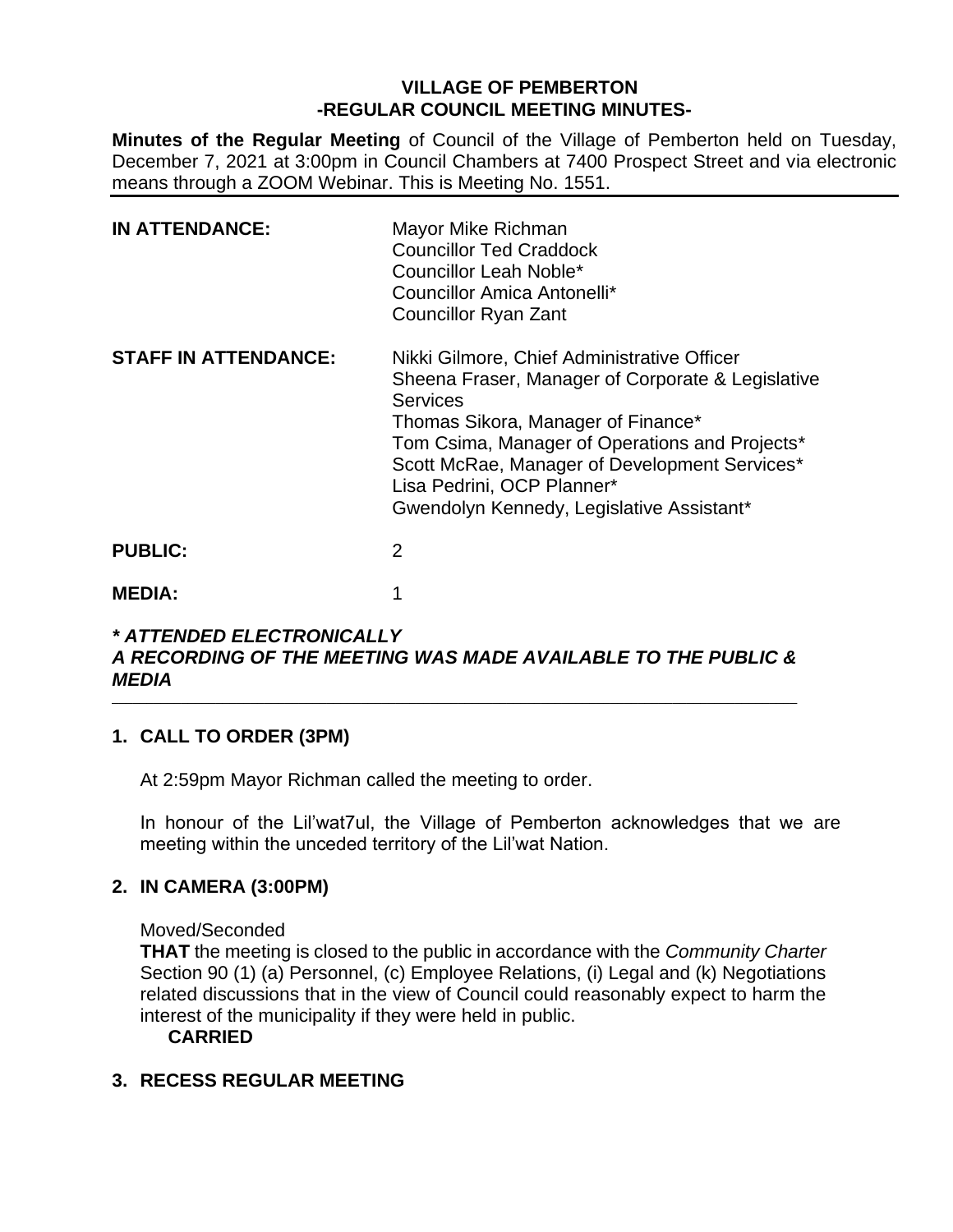Village of Pemberton Regular Council Meeting No. 1551 Tuesday, December 7, 2021 Page **2** of **9**

# **4. RECONVENE REGULAR MEETING (5:30 PM)**

At 5:32pm the Regular meeting was reconvened.

# **5. APPROVAL OF AGENDA**

Moved/Seconded **THAT** the Agenda be approved as circulated. **CARRIED**

## **6. RISE WITH REPORT FROM IN CAMERA**

At the In Camera Meeting held earlier today Council made the following appointments:

# **Advisory Land Use Commission**

Kirsten McLeod is reappointed to the Advisory Land Use Commission for a two (2) year term to expire in December 2024.

## **Advisory Design Review Commission**

Colin Vaness and Louis-Felix Renaud are appointed to the Advisory Design Review Commission for a two (2) year term to expire in December 2024.

Lisa Ames is reappointed to the Advisory Design Review Commission for a two (2) year term to expire in December 2024.

Letters of thanks will be sent to the outgoing members of the Advisory Land Use and Advisory Design Review Commissions. Council would like to thank Mark Barsevskis, Jason Mathies and Julie van Haeften for volunteering their time to participate and advise Council.

# **7. ADOPTION OF MINUTES**

## **a) Regular Council Meeting No. 1550, Tuesday, November 16, 2021**

Moved/Seconded **THAT** the minutes of Regular Council Meeting No. 1550 held Tuesday, November 16, 2021, be adopted as circulated.

#### **CARRIED**

# **8. BUSINESS ARISING FROM THE PREVIOUS REGULAR COUNCIL MEETING**

## **9. BUSINESS ARISING FROM THE COMMITTEE OF THE WHOLE MEETING**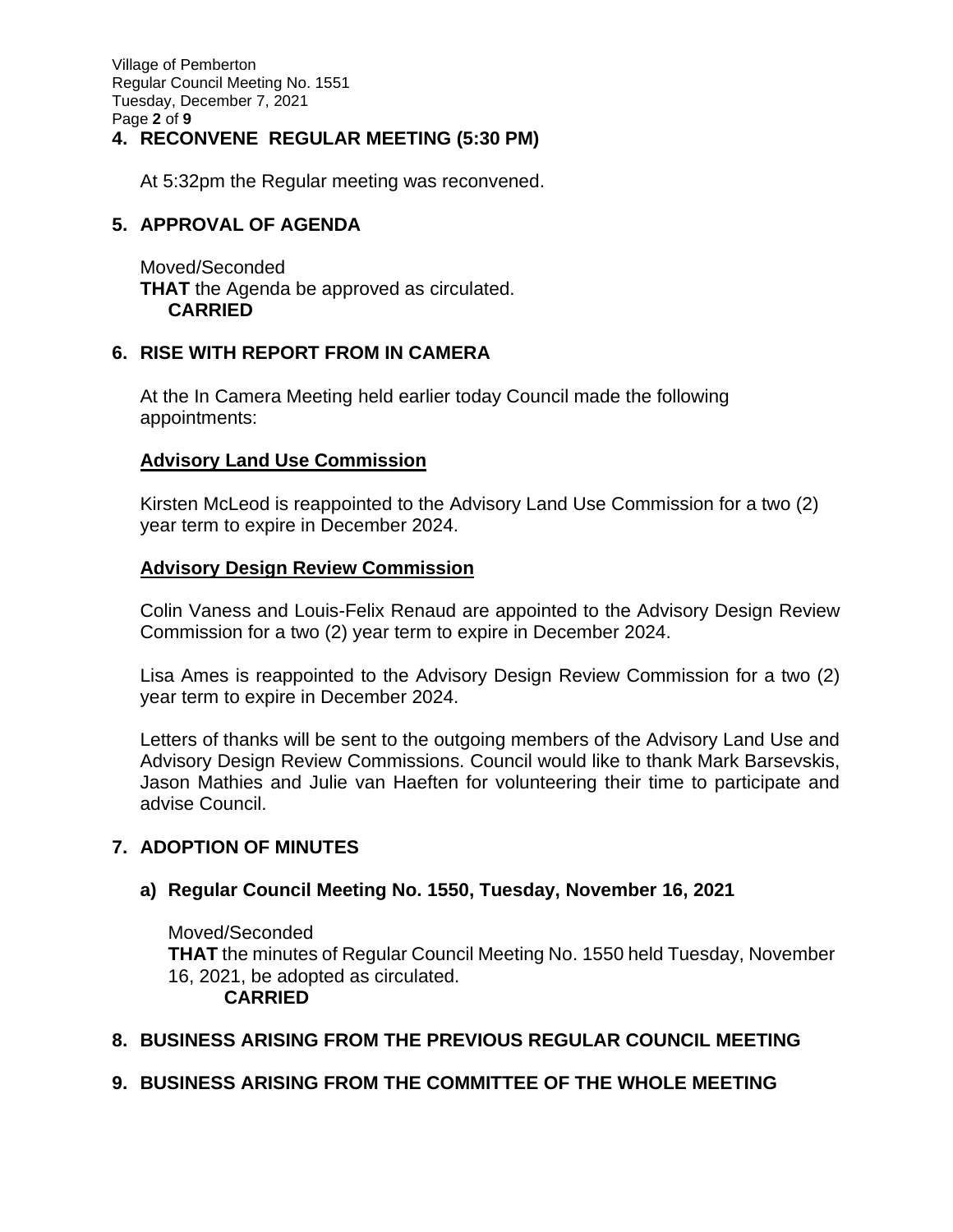Village of Pemberton Regular Council Meeting No. 1551 Tuesday, December 7, 2021 Page **3** of **9**

# **10.COMMITTEE MINUTES – FOR INFORMATION**

There were no committee minutes to be received.

#### **11.DELEGATIONS**

There were no delegations to be received.

#### **12.STAFF REPORTS**

#### **a) Office of the Chief Administrative Officer**

#### **i. Verbal Report**

#### **(a) Discussion – Price of Fuel in Pemberton**

CAO Gilmore opened the floor to discussion of fuel prices in Pemberton. Councillors observed that fuel prices in Pemberton match those in Vancouver, despite being subject to much lower tax rates, and are higher than those in Prince George, where costs and taxes approximate those in Pemberton.

#### Moved/Seconded

**THAT** Staff be directed to send correspondence to local fuel providers, citing fuel prices in Vancouver and other parts of the province, and asking for consideration of lowering fuel prices to reflect fuel costs and taxes in the area.

## **CARRIED**

#### **ii. Latecomers Agreement**

CAO Gilmore pointed out minor changes to the agreement, removing the names of the developers on page one (1) and page five (5) of the agreement and replacing the word "developer" with "signatory" on page five (5).

#### Moved/Seconded

**THAT** the Mayor and Chief Administrative Officer be authorized to execute the Latecomers Agreement for the Ridge Developments (580049 BC Ltd.) as amended by removal of the names of the developers on pages one (1) and five (5) of the agreement and replacement of the word "developer" with "signatory" on page five (5) and to include more specific interest rate informatic in section 4.

## **CARRIED**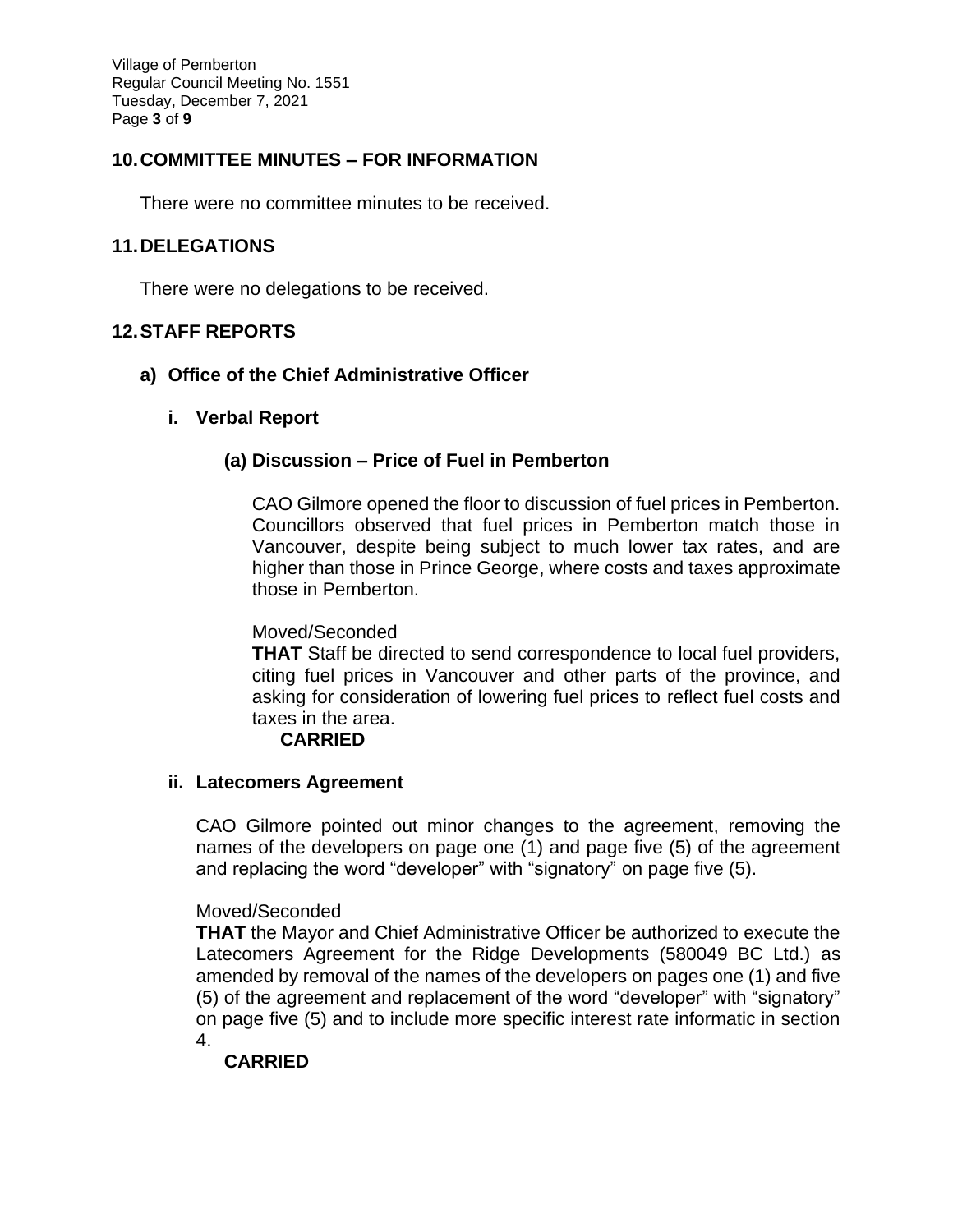Village of Pemberton Regular Council Meeting No. 1551 Tuesday, December 7, 2021 Page **4** of **9**

# **b) Corporate & Legislative Services**

## **i. Video Recording and Broadcasting of Open Meetings - Policy Update**

Moved/Seconded **THAT** Council approves Video Recording and Broadcasting of Open Meetings Policy COU-011 as amended. **CARRIED**

## **c) Finance**

## **i. 2022 – 2026 Five Year Financial Plan Deliberation Schedule**

Moved/Seconded **THAT** Council approves the 2022 - 2026 five-year financial plan deliberation schedule as presented. **CARRIED**

## **d) Operations**

## **i. Infrastructure Planning Grant Program Funding Application - Water Conservation Plan**

#### Moved/Seconded

**THAT** Council supports the application for the Infrastructure Planning Grant, in the amount of \$15,000, to be used for the development of a Water Conservation Plan;

**AND THAT** the Village shall contribute \$5,000 toward the \$15,000 total cost of the project.

## **CARRIED**

## **13.BYLAWS**

## **a) Bylaws for First, Second, and Third Readings**

**i. Village of Pemberton Agricultural Enhancement Advisory Commission Bylaw No. 815, 2017, Amendment (Housekeeping) Bylaw No. 919, 2021**

Moved/Seconded

**THAT** Village of Pemberton Agricultural Enhancement Advisory Commission Bylaw No. 815, 2017, Amendment (Housekeeping) Bylaw No. 919, 2021, receives First, Second, and Third Readings. **CARRIED**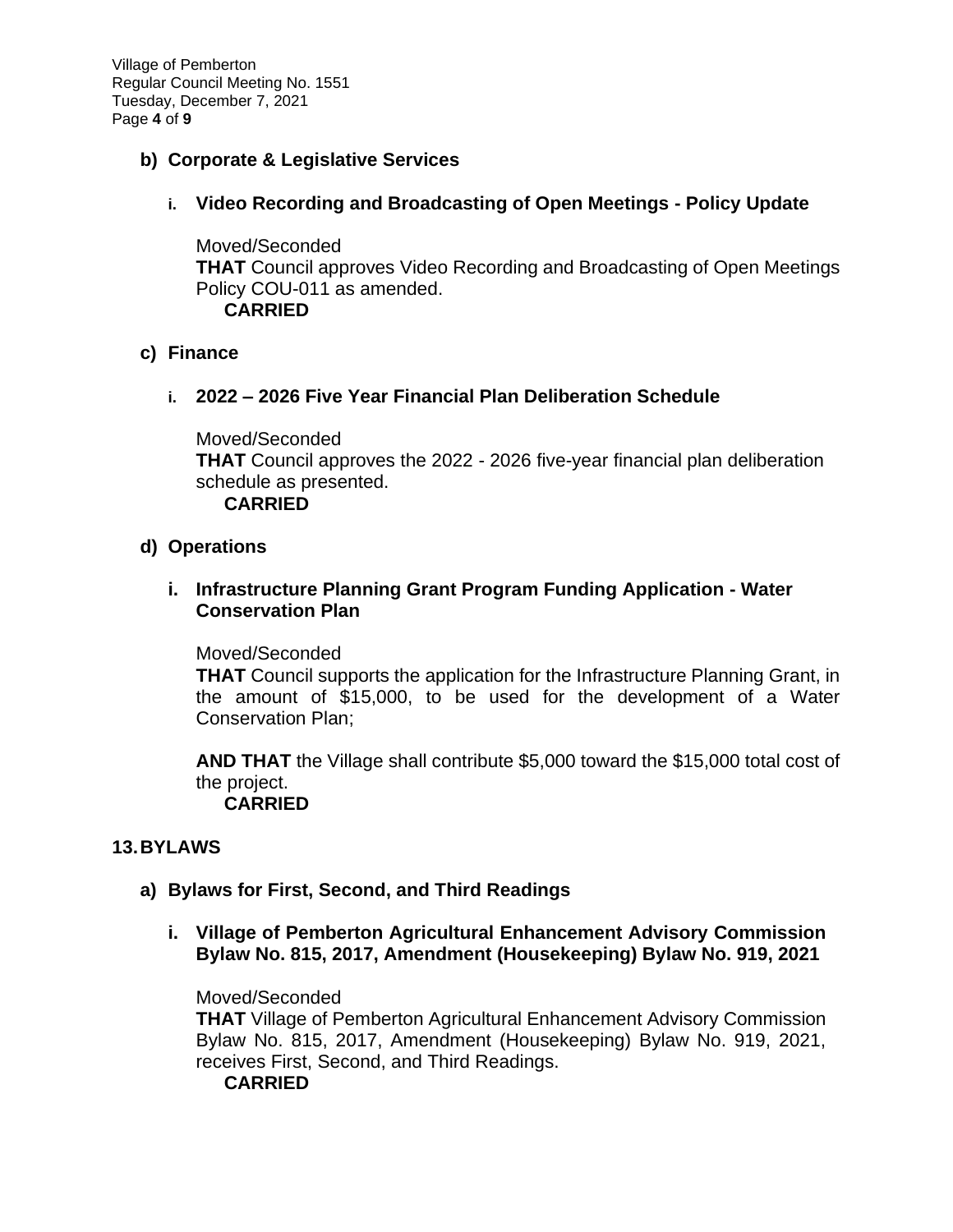**ii. Village of Pemberton Latecomers Interest Rate Bylaw No. 920, 2021**

Moved/Seconded

**THAT** Village of Pemberton Latecomers Interest Rate Bylaw No. 920, 2021, receives First, Second, and Third Reading as amended to include more specific interest rate information in section 6.

**CARRIED**

# **b) Bylaws for Adoption**

**i. Village of Pemberton Bylaw Notice Enforcement Bylaw No. 874, 2020, Amendment (Bylaw Administrative Assistant) Bylaw No. 918, 2021**

Moved/Seconded

**THAT** Village of Pemberton Bylaw Notice Enforcement Bylaw No. 874, 2020, Amendment (Bylaw Administrative Assistant) Bylaw No. 918, 2021 be adopted. **CARRIED**

# **11. Mayor's Report**

Mayor Richman attended the following meetings and events:

- Regular meetings with Vancouver Coastal Health, Sea to Sky Mayors, and Ministers.
- Pemberton Valley Emergency Management Committee meeting on November 22<sup>nd</sup> where the following topics were discussed:
	- o New culverts on the Arn Canal are functioning well but creating issues downstream that will need to be managed.
	- o Coordination of ditch and drainage work is needed as these smaller water sources are significant contributors to flooding.
	- o The Pole Yard dyke held well during the recent high-water event.
	- o Grandmother Slough is the area of highest concern due to beaver activity.
	- o Possible sediment trap for Pemberton Creek.
	- $\circ$  Clearing of culverts by Ministry of Transportation and Infrastructure.
	- o Disaster mitigation funding from the federal government.
	- o Upcoming meeting to discuss improvement district status.
- A meeting with the group of locals working on proposals to present to CN for a bridge over the Lillooet River at the site of the train bridge.
- Squamish-Lillooet Regional District Board meetings on November 24<sup>th</sup>, where the following topics were considered:
	- o Livestreaming of meetings.
	- o Flood hazard mapping for the Upper Paradise Valley.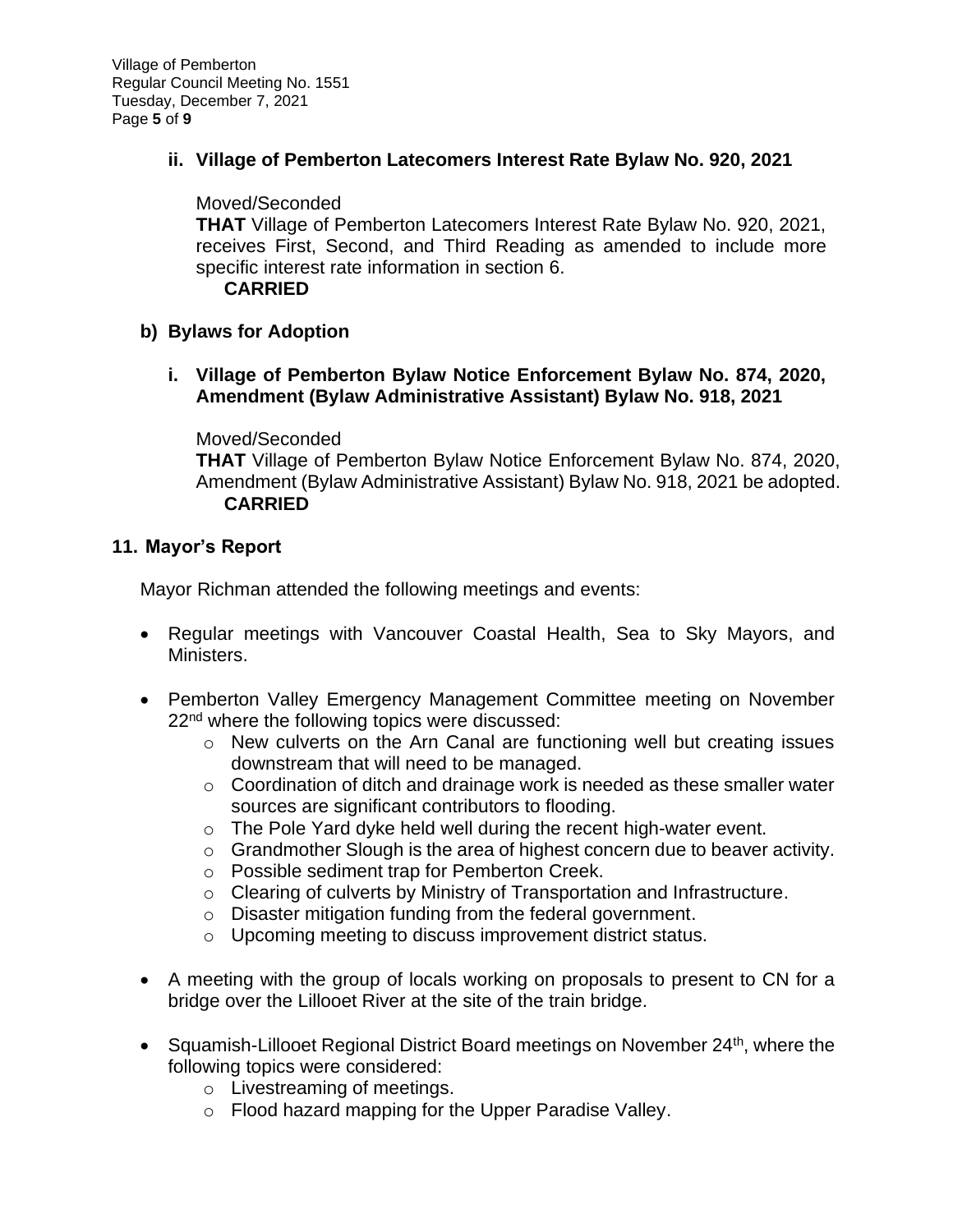- $\circ$  Reducing human-wildlife conflict, led by a delegation from WildSafe BC.
- o Allocation of COVID-19 Restart funds, with \$75,000 being allocated to the food banks in Squamish, Whistler, and Pemberton.
- o Annual election of the Chair and Vice Chair.
- a tour of the Whistler Medical Marijuana facility.
- Nuk ̓w7ántwal Intergovernmental Relations Committee, where discussion ̓ focussed on the gathering planned for March of 2022.
- Squamish-Lillooet Regional District Hiring Committee.
- Pemberton Valley Utilities and Services Committee meeting on November 18, where the transit study report was presented. The report will be discussed at the upcoming Transit Committee meeting where all partners will be present.

Mayor Richman will attend to following upcoming events:

- Pemberton Secondary School senior boys basketball tournament.
- Pemberton Food Hub

## **12.Councillors' Reports**

#### **Councillor Zant reported on the following:**

- Attended the Pemberton District Library Board meeting:
	- o Attendance is picking up, services have resumed, and seating has been increased.
- Attended the Pemberton Valley Utilities and Services Committee meeting on November 18<sup>th</sup>:
	- o The Third Quarter Report from Recreation Services Manager Christine Burns was received
	- o A motion to fund the Christmas Bazaar was approved.
	- $\circ$  Pemberton Television and Radio has been disbanded and there was discussion regarding disposal of the assets.
- Participated in a tour of the Whistler Medical Marijuana facility.

## **Councillor Craddock did not report.**

**Councillor Noble did not report.**

**Councillor Antonelli did not report.**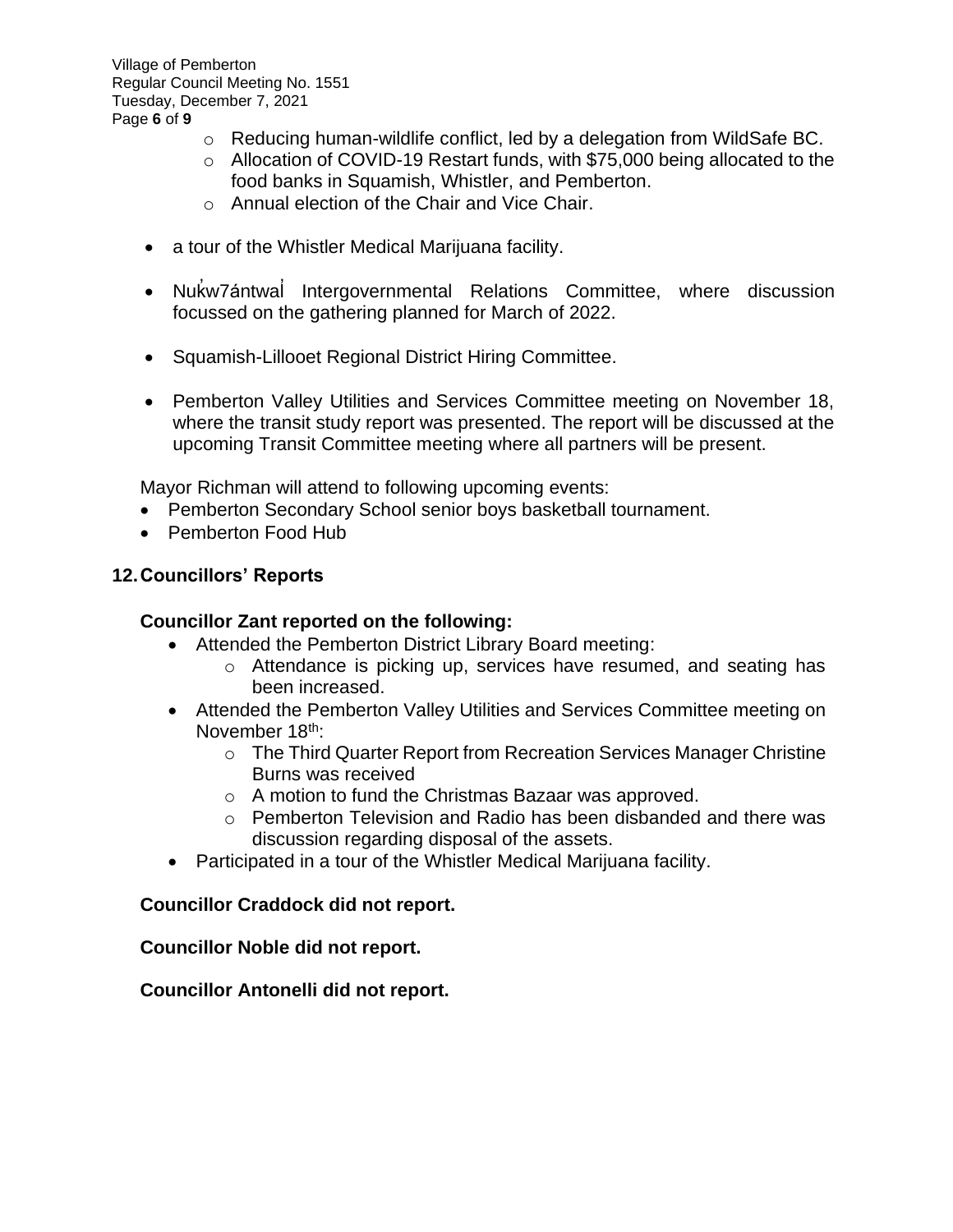#### **a) Correspondence for Action**

**i. Romy Grayson, Village resident, dated November 22, 2021, requesting the addition of a transit bus between Pemberton and Whistler scheduled to align with elementary and high school schedules.** 

Moved/Seconded

**THAT** the Chief Administrative Officer contact BC Transit to request a schedule review when appropriate;

**AND THAT** Staff be directed to respond to Ms. Grayson informing her that a schedule review will be requested and recommending that she contact the Whistler schools to request consideration of offering bussing to students residing in Pemberton.

#### **CARRIED**

**ii. Andy Meeker, President, Tourism Pemberton, dated November 29, 2021, proposing consideration of upgrading the Pemberton Waterfall Trail as a tourist attraction.** 

#### Moved/Seconded

**THAT** Staff be directed to respond to Tourism Pemberton, advising that Council is willing to consider the proposal; requesting that Tourism Pemberton provide a review of costs and full development and management plans drafted in consultation with the Squamish-Lillooet Regional District, Pemberton Valley Trails Association, and Lil'wat Nation;

**AND THAT** Tourism Pemberton send similar correspondence to the Squamish-Lillooet Regional District, the Pemberton Valley Trails Association, and Lil'wat Nation.

#### **CARRIED**

#### **iii. Erin Ryan, BC Society for the Prevention of Cruelty to Animals, dated December 2, 2021, advocating for initiatives to reduce the use of all rodenticides to protect wildlife, domestic pets, and sensitive habitats.**

#### Moved/Seconded

**THAT** Staff be directed to draft a report for review at a future meeting, including:

- information regarding how other municipalities have addressed this issue,
- sample bylaws from other municipalities, and
- options for engaging the Squamish-Lillooet Regional District in the initiative.

## **CARRIED**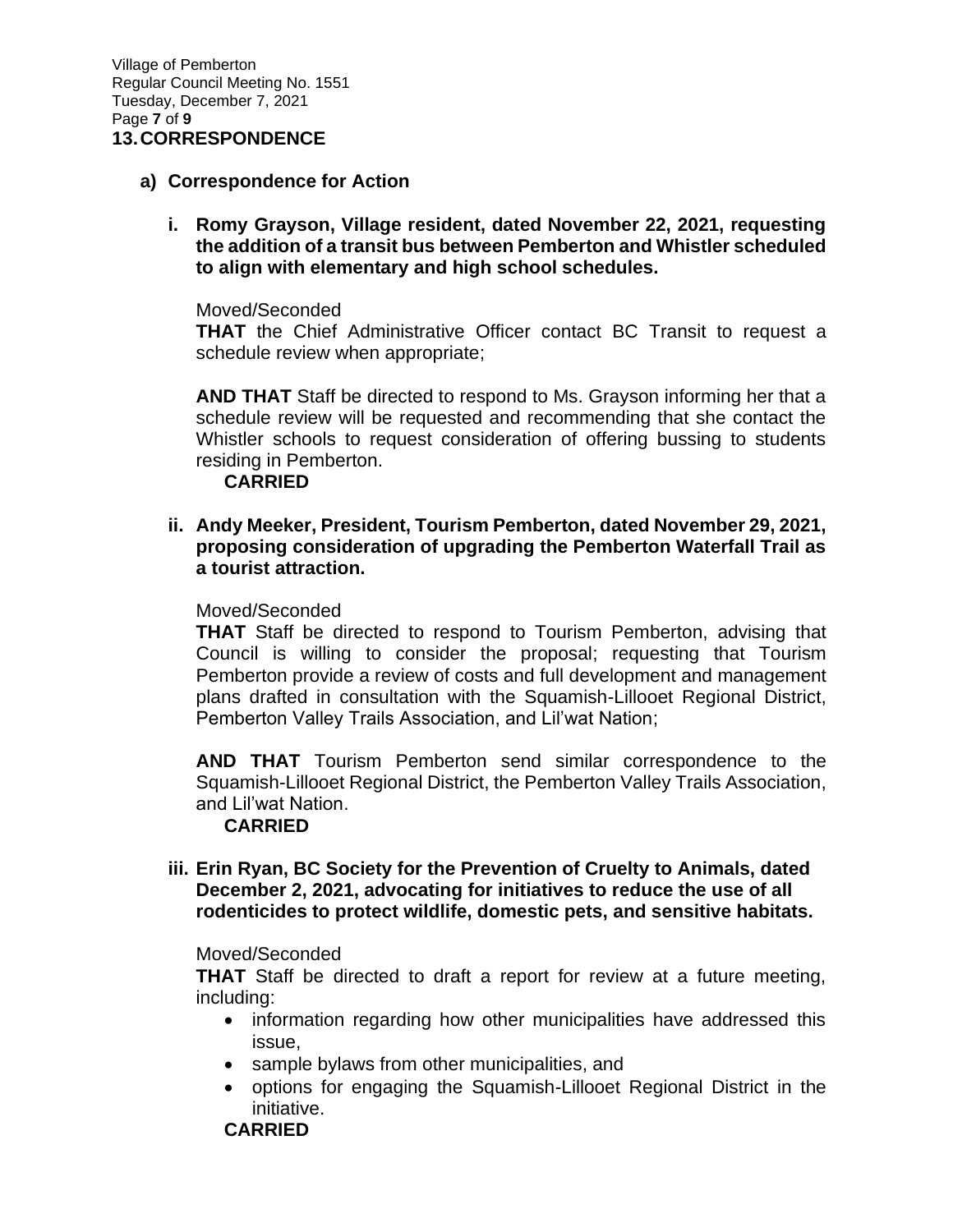Village of Pemberton Regular Council Meeting No. 1551 Tuesday, December 7, 2021 Page **8** of **9**

- **b) Correspondence for Information**
	- **i. Mayor Bill Dingwall, City of Pitt Meadows, dated November 17, 2021, addressed to the Honourable Selena Robinson, Minister of Finance, expressing disappointment regarding the Province's decision not to explore reclassification of railway and industrial operations under the Assessment Act.**
	- **ii. Patrick Weiler, Member of Parliament, West Vancouver-Sunshine Coast-Sea to Sky Country, dated November 24, 2021, announcing the launch of the 2021-2022 Call for proposals for community-based projects through the New Horizons for Seniors Program.**

Moved/Seconded **THAT** the correspondence be received. **CARRIED**

#### **14.DECISION ON LATE BUSINESS**

## **15.LATE BUSINESS**

- **16.NOTICE OF MOTION**
- **17.QUESTION PERIOD**

#### **18.IN CAMERA**

Moved/Seconded

**THAT** the meeting is closed to the public in accordance with the *Community Charter* Section 90 (1) (a) Personnel, (c) Employee Relations, (i) Legal and (k) Negotiations related discussions that in the view of Council could reasonably expect to harm the interest of the municipality if they were held in public.

#### **CARRIED**

At 7:04pm the Regular meeting was recessed.

At 7:11pm Council reconvened the Regular Meeting and moved in camera.

#### **19.RISE WITH REPORT**

At 7:57pm Council rose without report.